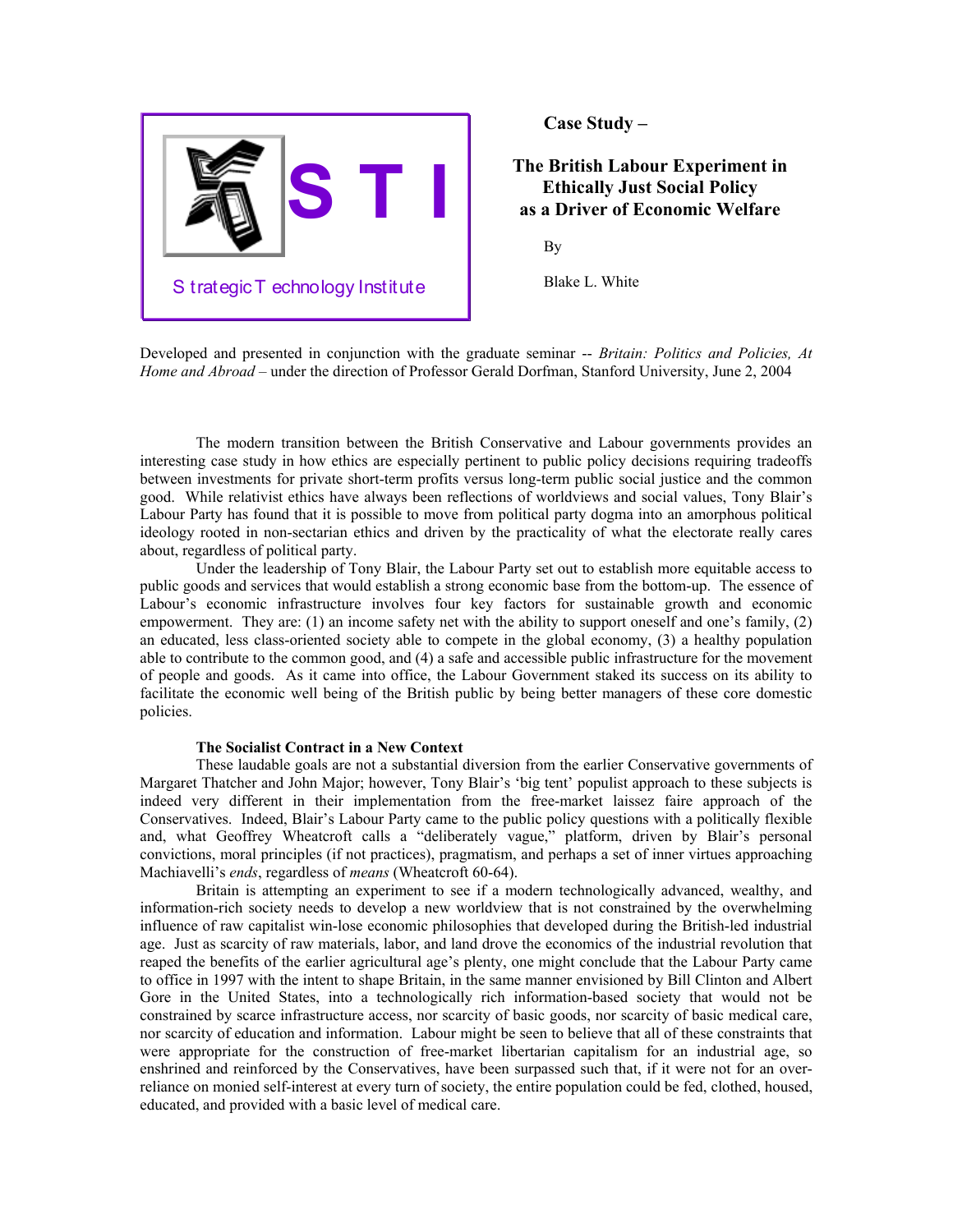Geoffrey Wheatcroft relays how the academic theologian and philosopher, John Macmurray, influenced Blair to believe that individuals prosper in strong, supportive communities (Wheatcroft 60). As such, New Labour embraced a new form of participatory capitalism. It moved away from previous Labour governments' insistence on owning the means of production, into one that believes in populist capitalism where all members of society could be the best that they could be. As Ian Budge, et. al., observe,

> "Since the mid-1990s, the Labour Party, along with other Social Democratic parties in Europe, has largely abandoned high-tax, high-spending policies in favour of fiscal rectitude (i.e., low taxation and restraints on public spending and inflation). [Likewise] the values represented by the City of London throughout the post-war period (lower taxes, balanced budgets and low inflation) became the economic orthodoxy almost everywhere. This development has had the effect of putting strict limits on what governments of all political complexions can do in terms of public expenditure" (Budge 17-19).

Wheatcroft observed that when Tony Blair came to office, he was seen as, "a man who could move Labour away from dogmatic socialism while avoiding the Torries' meanspiritedness" (Wheatcroft 58).

However, Labour also tapped into the British public's sentiment that, after 18 years of Margaret Thatcher's Conservative Party policies that no longer seemed to work, acquisitive capitalism, as the primary driver of economic development and the criteria for distribution, could become anachronistic in the worldview that may be enabled by modern technology. Blair's somewhat idealistic view was that an economics of cooperative long-term social value and an ethics of just, but not necessarily equal, distribution of benefits and costs was called for. The Party broke with the traditional Labour views and "steered political discussion away from how industry was to be structured and levels of spending and taxation determined," notes Budge, "towards an emphasis on the quality of public services," then referred to as 'The Third Way' (Budge 75).

#### **Economic Safety Net: From Socialist Entitlement to Social Responsibility**

Britain was the first major country to base itself on an industrial and commercial economy. As the population migrated from the countryside into the cities in the 18<sup>th</sup> and 19<sup>th</sup> centuries, social and political institutions formed to deal with this new situation (Budge 7). One might also note that political institutions also sought to meet the interests of the commercial class and their sustained need for workers. The Industrial Revolution's abject poverty, overcrowding, and risks to the public health as well as to the labor supply, led Britain to establish itself as a liberal democracy, which, by the early 1900s also began to recognize the needs and rights, not just of the landed gentry and the commercial class, but also the industrial workers. As such, David Lloyd George's Conservative coalition government passed the Insurance Act in 1912. Stanley Baldwin's Conservative government introduced a widow's pension scheme in 1925 and modified the 19<sup>th</sup>-century Poor Law under the Local Government Act of 1929 (Childs 8). The Labour Party was formed to address many of the needs of the working class and it adopted a socialist constitution in 1918 that was committed to common ownership of the means of production, distribution, and exchange. However, Labour opposed Soviet-type communism. Ethical principles were the basis of their socialism, rather than Marxism (Childs 9).

In an ethical context, *distributive justice* concerns the distribution of social benefits and burdens based on *relevant* respects or *substantive* principles of *fairness* (Munson 37-38). Distributive justice concerns the distribution of social benefits and burdens, and seeks to ensure that people receive that to which they are entitled. Philosophical theories of justice attempt to resolve questions of distributive justice by providing explanations as to why distinctions are made in any unequal distribution of benefits and burdens (Munson 37-38).

One of the most significant arguments put forth by the trade union movement was that workers' wages were not just a commodity price to be set by the market. Competing workers driving the costs down also meant increased human misery in terms of poverty, health, family stability, crime, and problems that would affect the whole society (Budge 48). This was more than lobbying by the unions; it was a powerful ethical argument of the intrinsic worth of the individual that set the foundation for an accepted policy of a social safety net. In addition, according to Budge, "The mass unemployment of the 1930s had demonstrated how inadequate social protection was in the absence of comprehensive state aid" (Budge 625).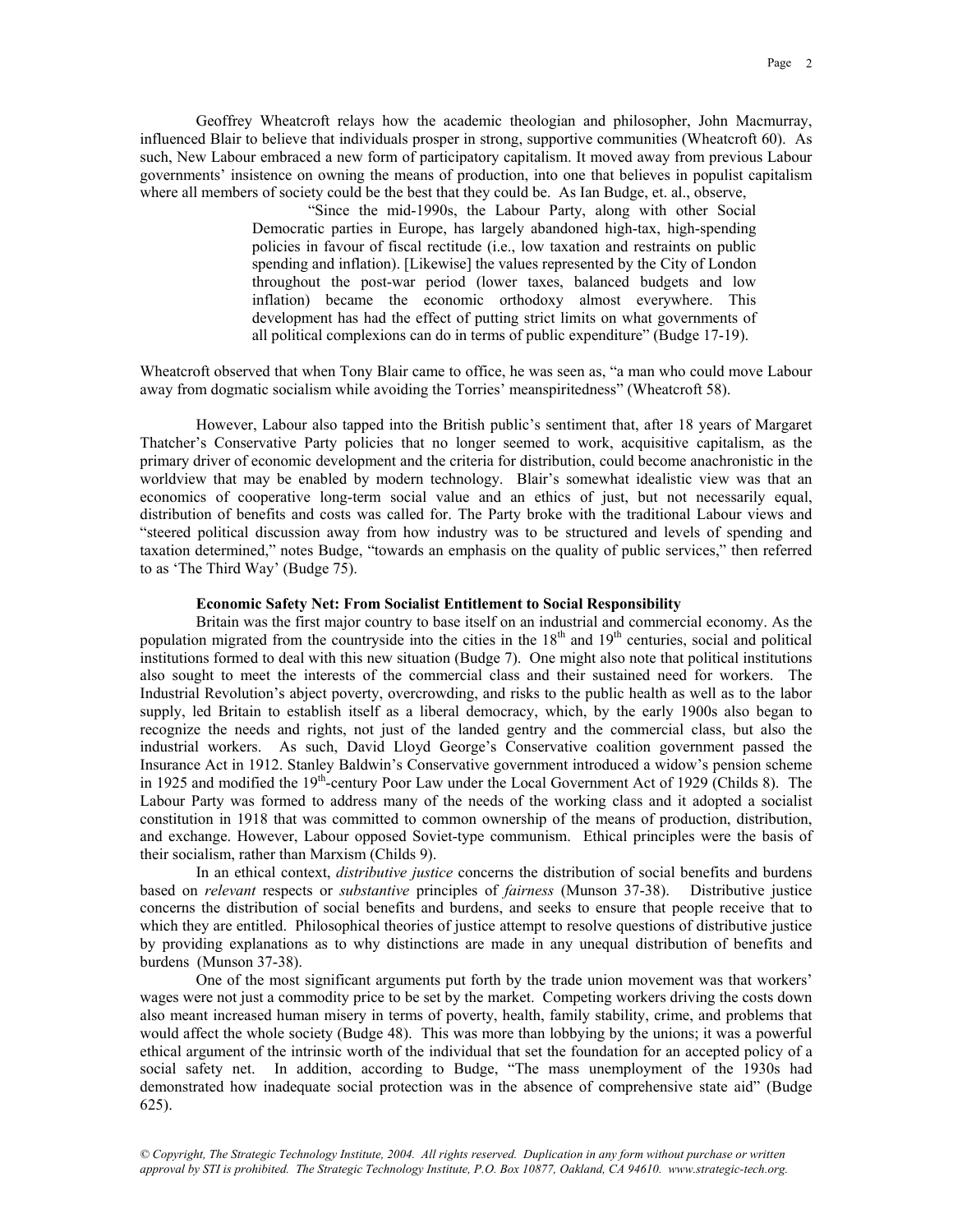The post-war Labour governments of 1945-1951 unified social protection and health care into a body of legislation called the 'Welfare State' (Budge 8-9). The state used public funds to provide a minimum standard of living or 'safety net' of cash benefits, job training, insurance, and health care for its citizens. According to Budge, "The basic aim was to ensure that everyone got support in all the major crises of life: poverty, sickness, old age, and unemployment" (Budge, 9). The Labour government of 1945 also nationalized certain industries, strengthened regional policies, focused on maintaining full employment through active Keynesian macroeconomics, and developed the 'Welfare State,' which stayed in place until the 1980s (Budge 60-61). The Welfare State's services were universal, rather than selective. Family allowances and old-age pensions were a flat rate and public housing was for general need with rents unrelated to income (Budge 624).

By the 1980s the New Right's doctrine of 'Thatcherism' and its belief that the market was more efficient than the state at providing everyone with goods and services, caused it to ignore or refuse to intervene in the closing of factories and mines concentrated in the north. They also sought to reduce the number of government employees from 700,000 to 590,000 (Budge 13). According to Budge, unemployment reached 12 percent in the mid-1980s and it rose again in the mid-1990s. In addition, though Britain signed the European Union's Maastricht Treaty, the Conservative government of John Major opted out of the EU's Social Chapter, which sought to give social rights to workers and ensured a level base for competition<sup>1</sup> [\(](#page-2-0)Budge 22). The subsequent dislocations set the stage for Labour to return to power after an 18-year absence, but with a new twist – the 'New Deal.'

Tony Blair's Labour Party came to office in 1997 and accepted both the EU's Monetary Union and Social Chapter, which, as noted by Budge, provided "an unprecedented opportunity for Labour governments to pursue their policies with the consent of both industrial and financial interests…and advance its social policies without creating a crisis of confidence" (Budge 23). Unlike previous Labour governments, Blair supported the idea of increasing the size of the national economy to the benefit of all of the UK's citizens (Budge 77). As such, Labour was no longer opposed to private education, private provision of transport, and owner occupied housing, and it sought to move the social safety net in the manner of Bill Clinton in the U.S. – from welfare to work.

For the most basic economic security, the British government provides an economic floor, innovates in public housing, and provides numerous job training and placement programs. The National Health Service (NHS) is transferring land from 'brownfield' sites to become part of the ≤22 billion *Sustainable Communities Plan*. The surplus NHS land will be used for the development of 15,000 low income homes over 100 sites, a third of which will target workers, such as nurses and teachers (10 Downing Street, *Old NHS Sites*). In addition, Britain pays social security benefits of ≤79.60 a week for a single and ≤127.25 a week for a couple. A *Pension Credit*, an entitlement for people aged 60 or older, guarantees an income of at least ≤105.45 a week for singles and ≤160.95 per week if the pensioner has a partner (10 Downing Street, *Pensioners Gain*).

*New Deal* is an essential part of the government's Welfare-to-Work strategy. Blair's government established it to address the specific problems faced by people looking for work during various stages of their lives. The services include training, basic reading and writing skills, job counseling, assistance in claiming benefits, and help with childcare. Over 100,000 companies signed New Deal employer agreements and the program has helped over 750,000 people over the past four years (10 Downing Street, *What is New Deal?*). One of the employers is the National Health Service. Through a program called *Ambition*, unemployed people get a chance to work in the NHS in areas where the NHS has shortages. *Ambition* has also been applied to the construction, energy, IT, and retail sectors (10 Downing Street, *Healthy Ambition for Unemployed*).

Once a job is obtained, the government is also supportive of development programs and lifelong learning that will improve long-term employment opportunities. The government has several programs meant to address the 7 million adults that have serious basic skills needs in reading, math, and basic information technology. The *Learning and Skills Council*, established in 2001, funds apprenticeships and vocational training with a ≤7.3 billion budget. *The Learndirect* scheme is run by the University for Industry out of 1,855 centers and offers over 800 courses, many of them online. It has enrolled over 500,000 since

 $\overline{a}$ 

<span id="page-2-0"></span><sup>&</sup>lt;sup>1</sup> The Social Chapter of the Maastricht agreement established a broad set of regulations on social conditions, working hours, minimum wages, and health and safety standards. The Chapter was not signed by the Conservative government, but has since been accepted by the Labour government (Budge 217).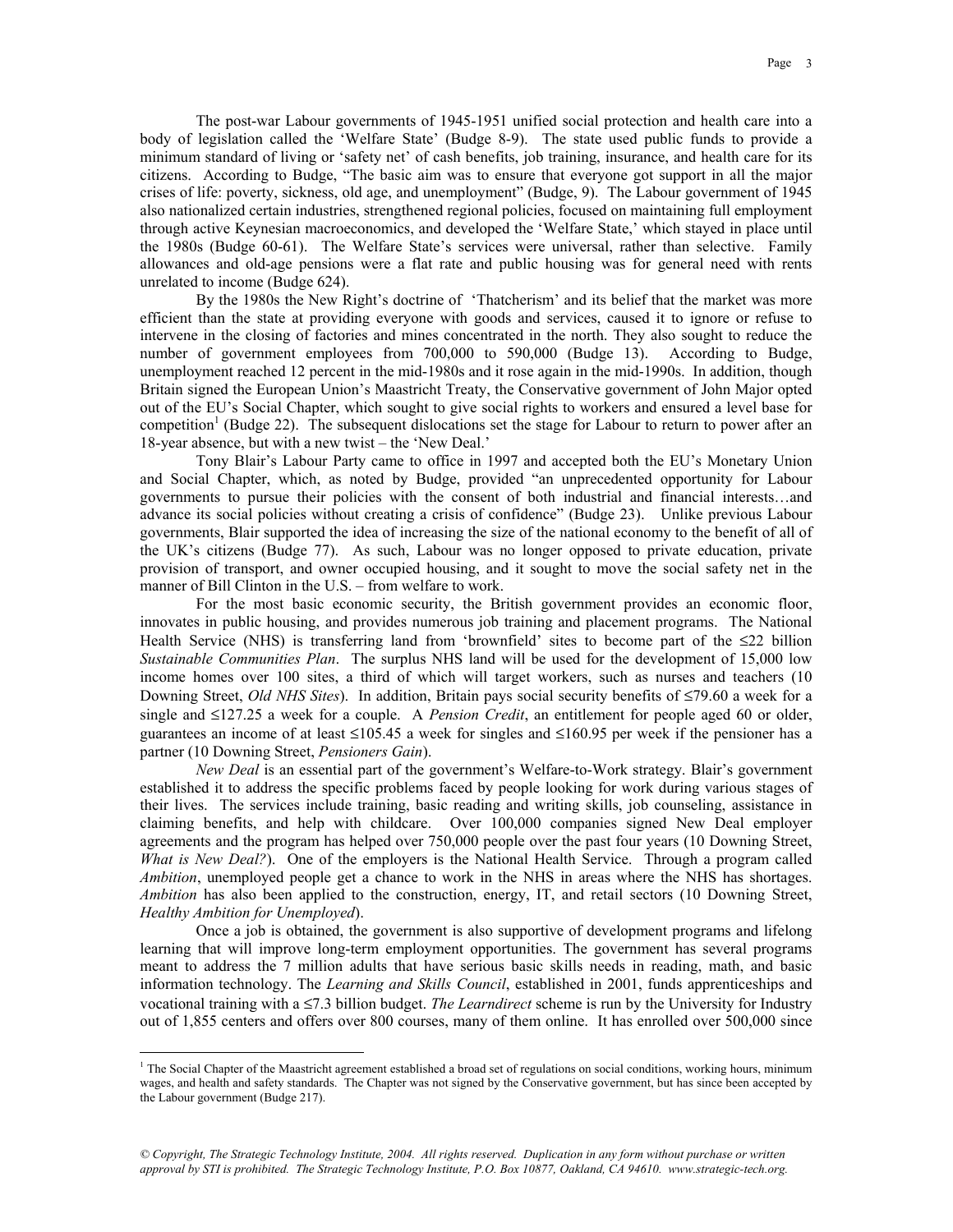its October 2000 launch and has addressed the needs of 42 percent of its enrollees who had no previous qualifications. Every public library in the U.K. has a *UK Online Centre*, including 2,000 of the most deprived local authority wards, to provide access to online services, information, and training. *Connexions* is a UK-wide service targeting 13 to 19 year olds with personal advisors and *Jobcentre Plus* will be a new fully integrated work and benefit service that will be launched by 2006 (10 Downing Street, *Training and Development*).

## **Educational Foundation for Economic Health**

During the Victorian era, the exclusive and inaccurately named 'public school' developed as a private institution to educate aristocrats and wealthy middle-classes and fused them into a single upper class (Budge 40-41). As such, the elite secondary education of the public school system and the lack of the government taking responsibility for free primary and secondary education before 1944, is one reason why Britain is regarded as an educational laggard in comparison with other countries, such as the U.S. and France (Budge 637). Even with the 1944 reforms, free education was available only up to age 15. The reforms of 1971 raised the age to 16.

The Conservatives passed two Education Acts in 1986 and 1988, which devolved day-to-day operations of schools to governing bodies, that include elected parents, who manage school finances, hire, and fire staff. Britain has a National Curriculum, standardized performance tests, formally assessed teachers, and comparisons between schools (Budge 639). The Blair government's Department for Education and Skills sets national standards for 7 million pupils, legislates to improve the quality of education, inspects post-19 education, and funds local learning skills councils, City Technology Colleges and universities (10 Downing Street, *Department for Education and Skills*). To tackle Britain's high dropout rate, students who stay in school after 16 years old can get up to ≤30 a week and bonuses of ≤100 if they achieve certain progress milestones. While the program is means-tested and designed for families making ≤30,000 or less, the government expects the biggest impact will be on boys from the lowest socioeconomic group. It hopes to raise full-time education for 16 to 18 year olds by more than 70,000 (10 Downing Street, *Pupils to Earn*).

According to Childs, "Primary schools are improving dramatically." Test scores for 11-year olds show a leap of 10 percent in math and a rise in 5 percent in English. However, the 2000 report, *Measuring the Mathematical Problem*, revealed a significant decline in math education. A survey of 120 university science departments found that half of them needed to give remedial math lessons, citing that many undergraduates had math skills equivalent to 14-year olds (Childs 312).

Alternatively, the expensive higher education system was not reformed until the 1990s. Though it was free to all those able to get admitted and grants were available on a means-tested basis, only less than 5 percent of 18-year olds could obtain a university education. In the 1990s, the privatization of public services had put such a financial strain on universities that many of them had to recruit students from outside the EU, as far away as China, Malaysia, Egypt, Turkey, and Mexico, in order to boost their incomes (Childs 313).

Labour announced new tuition fees for all students in 1997, with rebates and maintenance grants for those with low incomes. According to Budge, "Most commentators agree that this [≤3,000 university fee], together with a more targeted system of research resources, is more likely to result in a two-tier system: an elite headed by Oxford and Cambridge and a large number of universities whose primary function would be teaching rather than research" (Budge 640).

Since 99 percent of the 3.7 million businesses in the U.K. have less than 50 employees, the government is also active in fostering the transfer of research and development innovation to the small business community. Many of the government's programs target small businesses with university collaboration, R&D institutes, government-funded R&D, *Enterprise Grants*, and tax breaks. *Partners in Innovation* can provide up to half the costs of R&D projects in the construction sector. The *LINK* scheme funds collaborative R&D between industry and universities. The *Smart Scheme* provides grants to small businesses to help companies make better use of technology. The *TCS Scheme* provides companies with access to university-based subject matter experts. Public/private sector knowledge transfers for business acceleration are supported by the *UK Business Incubation* and the *Innovator's Club* (10 Downing Street, *Research and Development*).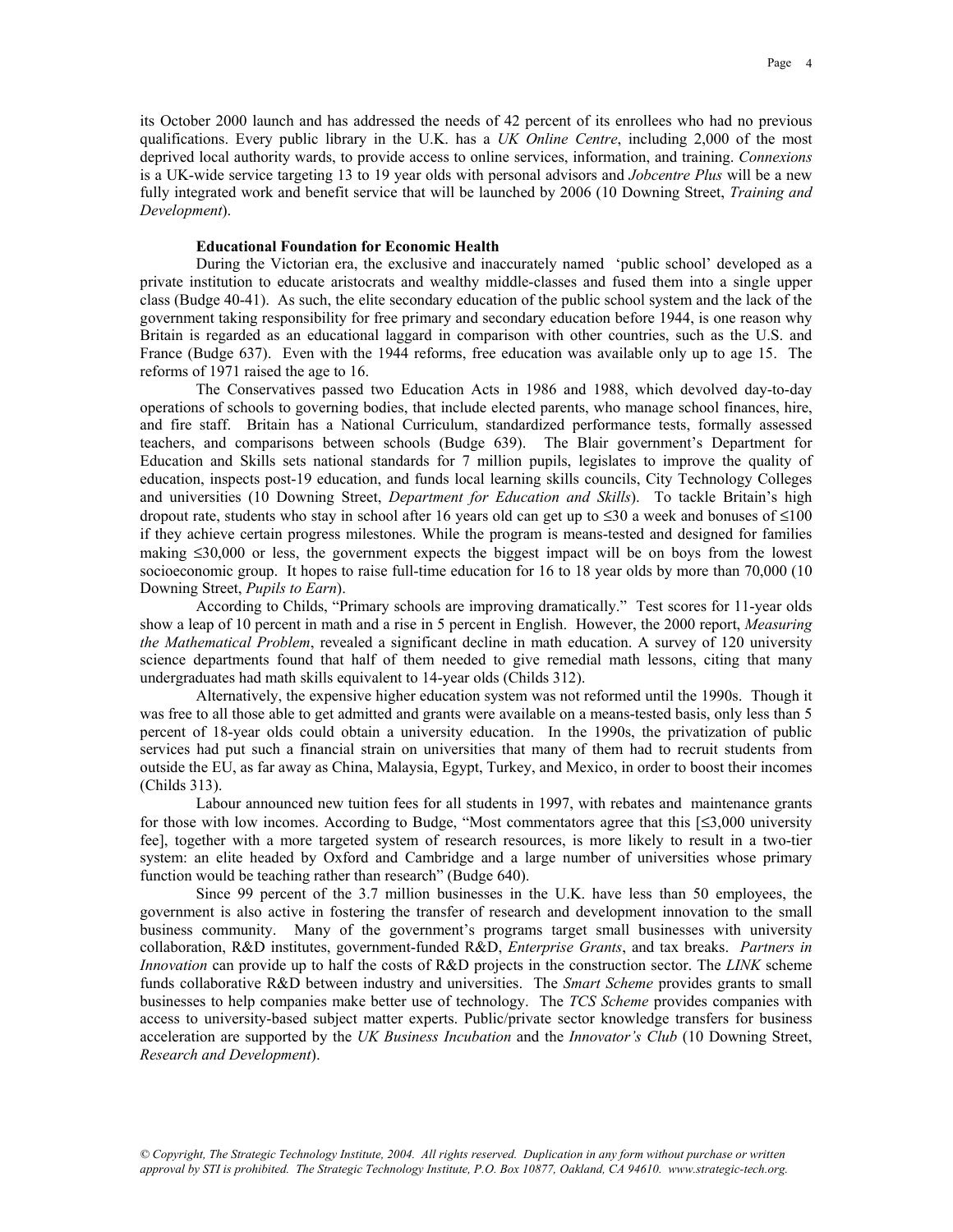#### **Mobility and Access to Infrastructure**

The 'social democratic consensus' in the post-war era of 1945-1979 accepted state ownership and control of coal, gas, electricity, telephones, rail, and air transport (Budge 69). However, in an effort to get government out of business, the Thatcher Government of the 1980s pursued a policy of privatization of the government-controlled infrastructure, such as electricity, water, gas, public housing, and railways.

The 1997 election manifesto of the Labour Party focused on a few key public policies, the most troubling of which has been the transportation policy. The Labour government's position on the importance of the transportation infrastructure is summarized as, "Our economy has to be underpinned by a transport infrastructure that enables people and goods to move around the country as efficiently as possible" (10 Downing Street, *Transport*). However, in spite of the July 2000 *10-Year Plan for Transport*, the Labour government has been slow to produce a workable integrated transport strategy, as evidenced by the 1997 merger and then the 2001 de-merger of the ministries of transport and environment. The Plan committed over  $\leq 180$  billion over a ten year period. This was to include  $\leq 22$  billion on strategic roads,  $\leq 33$ billion on the railways, and ≤51 billion on local transport. The plan included ≤3 billion worth of rail rolling stock and a new Train Protection Warning System. It was to provide for 66 strategic road improvement projects, 116 local road projects, 10 light rail lines, 200 rural bus projects, and improved reliability of the London Underground (10 Downing Street, *Transport*).

However, auto congestion and pollution remain problematic, and Railtrack has been a failure (Budge 597). Of all the transport policies, the privatization of the railroads by the Thatcher government has proven to be the most problematic.<sup>[2](#page-4-0)</sup> Defective rails, antiquated signaling equipment, old coaches, unreliable schedules, and high prices were just a few of the complaints. In fact, the number of passenger complaints of poor service and delays passed the one million mark in 1998 (Childs 327). After a tragic accident at Hatfield in October 2000, due to a broken rail, John Prescott commented, "I have always said that the fragmented, adversarial, blame-culture structure of the railways, which we inherited, encouraged different parts of the industry to pull in different directions, against the interests of passengers." More recently, Labour Transport Secretary Alistar Darling noted that the "Fragmented and dysfunctional nature of the [rail] industry gets in the way of effective decision making and frequently leads to dispute." He noted that there were too many organizations with overlapping responsibilities (10 Downing Street, *Rail report an important contribution*).

#### **Nationalized Health as the Foundation for Productivity**

The Welfare State, and especially universal health care, remains very popular with the electorate, so that all political parties have been enthusiastic supporters of the National Health Service (Budge 61). The NHS was formed in 1948 to provide health care on a universal basis (Budge 633). The primary doctor and hospital care were free and available to all British citizens.

Unlike the United States, which seems to have an over reliance on fee-market exchanges as a defacto allocation scheme, British governments have supported socialized medicine in accordance with the well-established sense of justice and fairness espoused by Rawls. In a Rawlsian society, differences in wealth and social position can be tolerated only when they can be shown to benefit everyone and to benefit those who have the fewest advantages, in particular. A just society, according to Rawls, is not one where everyone is equal, but one in which inequalities must be demonstrated to be legitimate. In addition, in a Rawlsian society, everyone must be given a genuine opportunity to acquire membership in a group that enjoys special benefits (Munson 22-23). The implications of Rawls' principles are that: (1) everyone is entitled to health care, (2) inequalities in the health care system can be justified only if those in most need can benefit from them, and (3) to the degree that the previous two conditions are not met, as in the current system, a wholesale reform is called for that would provide health care to those who are unable to pay (Munson 24-25).

Regardless of government, from the 1951 Churchill government to the 1979-1989 Thatcher government, the percentage annual increase in NHS spending has ranged from 1.1 percent to 3.5 percent. While the NHS has undergone a number of reforms, they did not significantly increase the quality and quantity of health care delivered, according to public expectations<sup>3</sup> (Budge 634-635).

 $\overline{a}$ 

<span id="page-4-0"></span><sup>&</sup>lt;sup>2</sup> In spite of calls for the re-nationalization of the railways, opposition from within the Labour Party and among the public, Blair's government pushed through a partial privatization of the air traffic control system (Childs 328).

<span id="page-4-1"></span><sup>&</sup>lt;sup>3</sup> Reforms of NHS have included (Budge 633-636):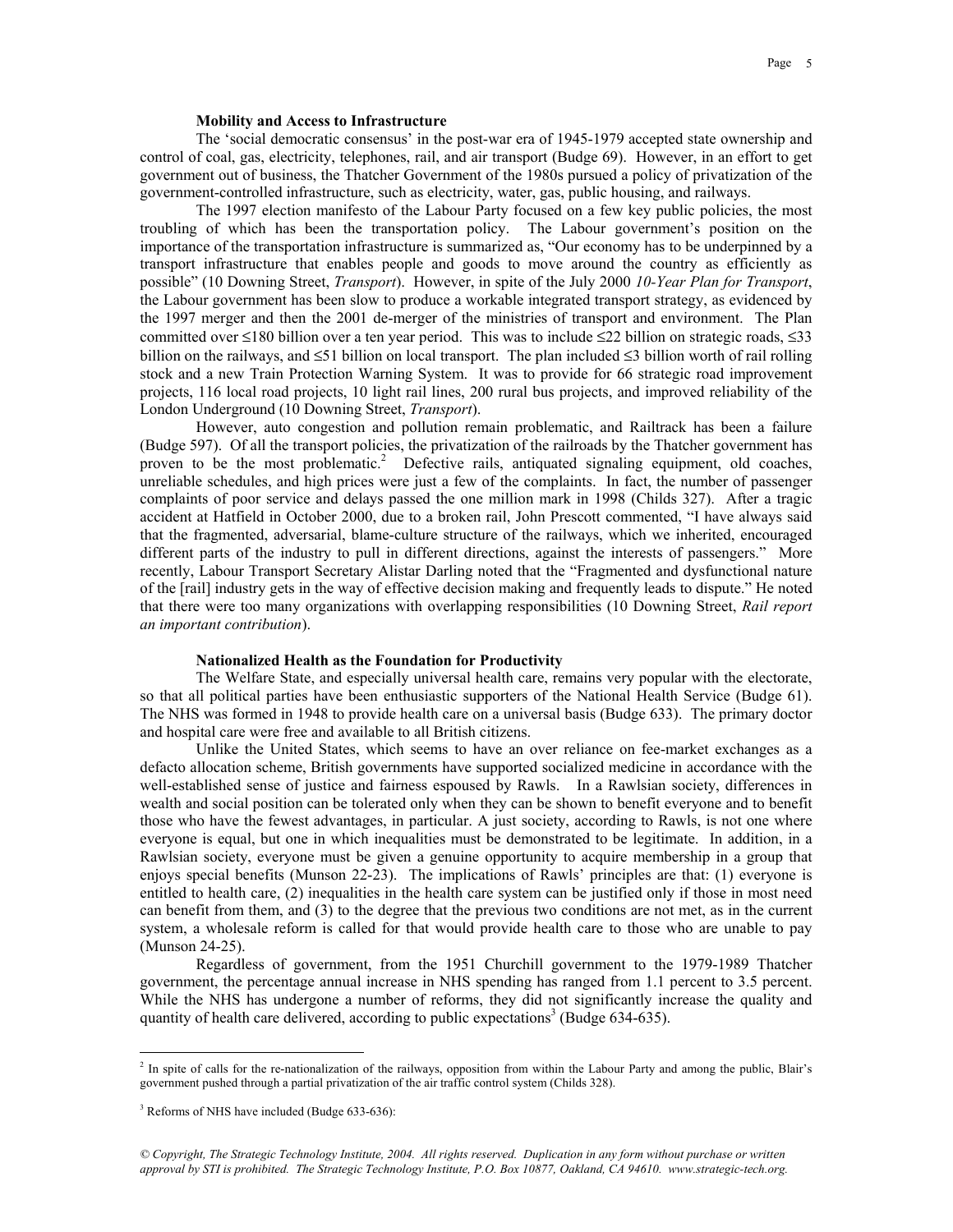The Blair Labour government remains committed to maintaining free universal health care for the majority of the population, but NHS seems to still be in a crisis (Budge 637). Blair's reforms in 1997 abolished portions of the internal market, mandated GPs to join primary care trusts, and established targets for improving clinical care. Childs observes that, "The NHS remained beset by problems and controversy just as it had done under Major and earlier administrations. Britain had simply not been investing enough in the NHS to enable it to remain a modern service on par with the rest of Europe" (Childs 308-309). In January 2000, Britain had one doctor for every 625 people, whereas France had one for every 344. Britain spent ≤868 per capita on healthcare, compared with ≤2,559 in the U.S., ≤1,490 in Germany, and ≤1,245 in the Netherlands (Childs 309). The Office of National Statistics reported that deaths among the elderly in the winter of 1998-1999 were the highest in ten years. In addition, a conference of specialists rated Britain's cancer treatment program as poor relative to other advanced countries and another study found that over 5,000 patients died each year from infections they contracted while in the hospital (Childs 309).

The NHS plan of 2000 followed a winter of bed shortages and lengthening hospital waiting lists. As a result, the government pledged to double the spending on the NHS in real terms to reach the European average of 8 percent of GDP by 2004. Further increases announced in 2002 accompanied increases in National Insurance contributions (Budge 636-637). In Sir Nigel Crisp's **Chief Executive Report to the NHS: May 2004**, he cites dramatic falls in waiting times:

- 98 percent see a primary care practitioner within 24 hours
- 94 percent of emergency room patients are seen within 4 hours
- Outpatient appointments have fallen from a maximum of 21 weeks a year ago to 17 weeks, and
- Hospital admissions average 10.2 weeks and a maximum of 9 months, down from 12 months a year ago.

These statistics are likely to remain seen as extremely poor to the American observer. Indeed, some UK residents are seeking alternatives to the waiting lists. According to a special report in **The Guardian**, the NHS waiting lists, even for very painful conditions such as hip replacements, is causing a small but growing number of people who can afford private medical care to seek help abroad. Estimates are that up to 50,000 British citizens traveled overseas to seek treatments in South Africa, India, Thailand, and Cuba for conditions such as heart surgery, cataracts, knee and hip replacements, and cosmetic surgery. They have found that the quality of care is good and the costs to be significantly less expensive than in the U.K. Even the government is recognizing the problem with the waiting lists. In a program called London Patient Choice, patients facing extremely long waits for orthopaedic surgery are treated in Belgium at the UK government's expense. Over the past nine months, 320 patients have been sent to Brussels. For comparison, a ≤5,900 hip replacement in London, if performed in Brussels, would cost ≤8,400, but the Belgian waiting period averages 5 weeks and the costs include aftercare (**The Guardian**, *Sun, sea, sand …and surgery*. May 11, 2004).

Criticisms of the NHS go beyond waiting lists and costs. The most vulnerable elderly patients may be systematically missed by the NHS and social services until they are brought to the hospital emergency room. Studies of nine primary care trusts indicate that while three percent of the over-65 patients in areas studied accounted for 35 percent of hospital admissions for that age group. However, district nurses were seeing only 25 percent of these patients and only 35 percent were on the local social service books. Some had been admitted into the hospital ten times in a year, according to James Meikle, writing for **The Guardian**. Two thirds of hospital patients are over 65 years old and 75 percent of those studied were still living in their homes (Meikle).

 <sup>1974 –</sup> System of regional advisory committees and community health councils

<sup>1982 –</sup> Abolished regional authorities and created 192 district health authorities in an initiative called "Patients First'

<sup>1991 –</sup> Next Steps reforms sought to address the incentives for medical staff to improve their status and conditions rather than those of patients

<sup>1993 –</sup> Market principles were introduced

<sup>1997 –</sup> Labour's *New NHS: Modern, Dependable*

<sup>2002 –</sup> Increase in National Insurance contributions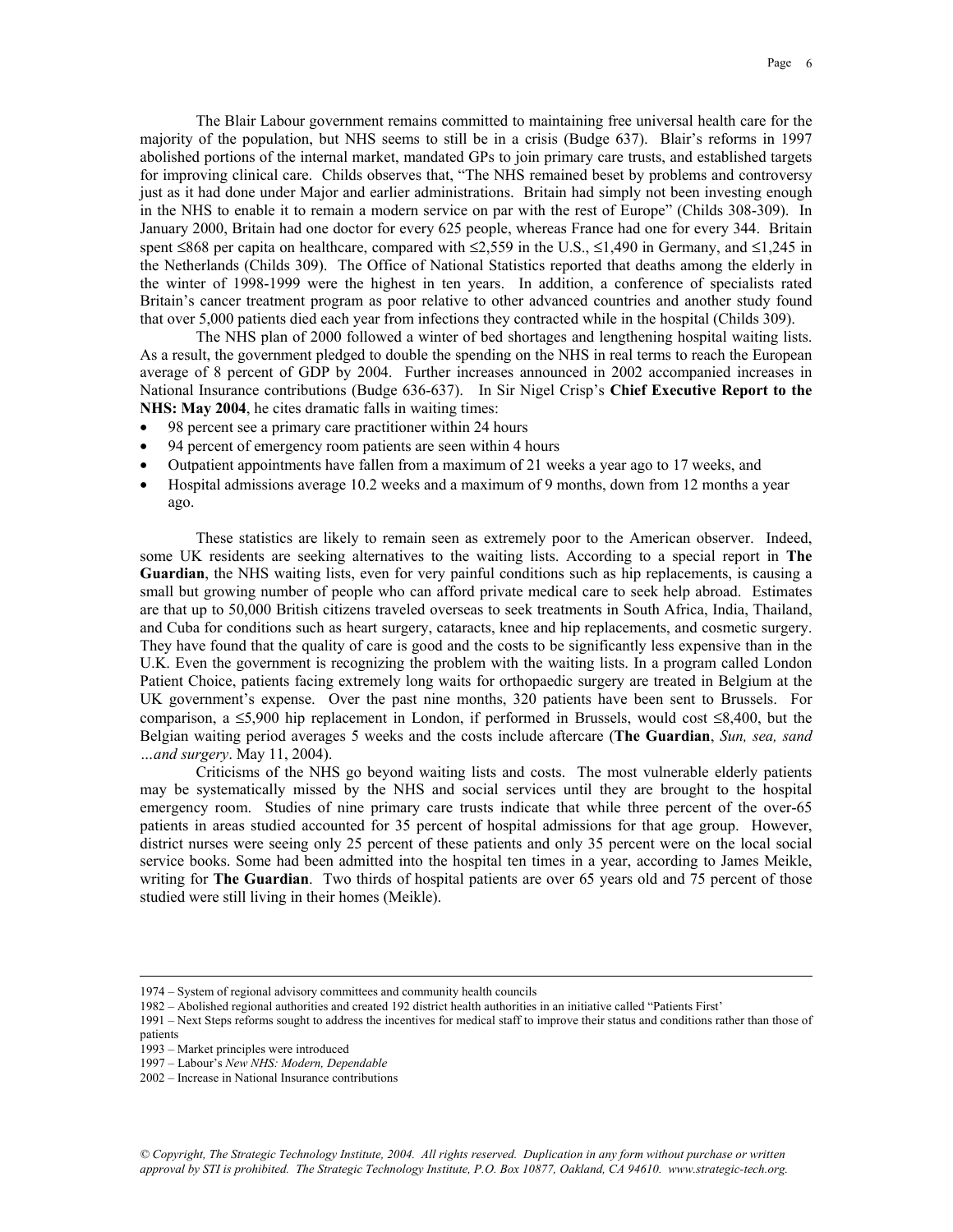#### **Concluding Observations**

In a manner not unlike his contemporary George W. Bush, Blair's critics within both Conservative and Labour parties may respect his ethics but dislike his moralizing tone. Peter Riddell notes that his critics say that his ethics-driven approach can come across as sounding hypocritical and sermonizing. "But Blair means exactly what he says about addressing the ills of the world in 'right and wrong' terms, almost regardless of the strategic implications. This has put him, and Britain, in some very risky positions. But Blair believes that his moral outlook not only should, but will, prevail" (Riddell 6-7). Writing with regard to Blair's first term, Howard Glennerster suggested that the Blair government will be viewed as significantly as the 1945 Atlee government, but for very different reasons. He cited: (1) the Blair social policy shift away from an all-inclusive universal welfare system, (2) the solidification of many of the Conservative government's structural reforms, (3) the selective universality of public spending, (4) increases in spending on health and education, and (5) a reversal of the Conservative's policies on poverty, income distribution, and social exclusion (Seldon 383-402).

While the current political disaster of the Iraq War may derail Labour's best intent on the domestic front, it remains a laudable experiment. It certainly will compete with domestic programs for funding from the public coffers. Because of Iraq, Blair has become very unpopular among the British populace. Though his standing on the world stage may have been enhanced, Wheatcroft observes that the public did not vote to reduce the Conservatives to 165 MPs out of 659 to gain a world leader. "The British electorate voted for someone who'd make the bloody schools and hospitals and trains work" (Wheatcroft 68). Cliched though it may be, politics is local after all.

According to Riddell, "Discontent with his handling of Iraq fed into a sharp drop in trust in him generally. A decline of credibility of the Government has affected his ability to persuade voters that public services are improving, as well as fuelling opposition within the Labour Party to controversial policies such as foundation hospitals and tuition fees" (Riddell 298). It would be unfortunate if the wars in Iraq, plus the British military involvement in Kosovo, Sierra Leone, and Afghanistan derail the noble experiment in public policy. As noted by Wheatcroft, " At home his government has a number of real and even profound achievements to its credit. The best of them have been hidden from view and will bear fruit only in years to come: a steady alleviation of child poverty and a marked improvement in teaching for young children (if not much as yet in secondary or university education)" (Wheatcroft 60).

In addition, of all the economic development and infrastructure initiatives summarized in this paper, the Blair government seems to be pursuing them with the ethics of sustainability. The assessment by the Sustainable Development Commission outlined the government's principles as:

- Making sustainable development the organizing principle for economic, social, and environmental concerns
- Revering nature for its intrinsic value, regardless of its economic and aesthetic value to humans
- Providing fair shares for all in an inclusive economy
- Making polluters pay explicit costs for pollution and inefficient use
- Broadening effective, participative systems of governance that tap the interests and energy of all citizens
- Taking a scientific precautionary approach and performing environmental impact assessments on new technologies (10 Downing Street, *Progress Report*).

While Britain has no formal constitution in the U.S. sense of the concept, if Blair is successful, he will have mirrored the best social constructs outlined in the United States Constitution – life, liberty, and the pursuit of happiness. Life can be assured and enhanced by using technology to provide a basic level of food and shelter, a safe environment, and to ensure a minimal level of health and wellness as a basic human right. Liberty for all can be enabled by raising the level of equality when accessing and utilizing the public infrastructure, such as access to information and mobility. The pursuit of happiness might be ensured with a decent education that maximizes the individual's potential contribution to society and their own wellbeing, and by providing the ability to support oneself and one's family to anyone who is willing to work.

If Blair can provide these enabling factors for domestic tranquility, perhaps the public will forgive his 'presidential' style and his actions on the world stage may be indulged. Clearly, if the British home front is in chaos, neither indulgence nor forgiveness will be forthcoming.